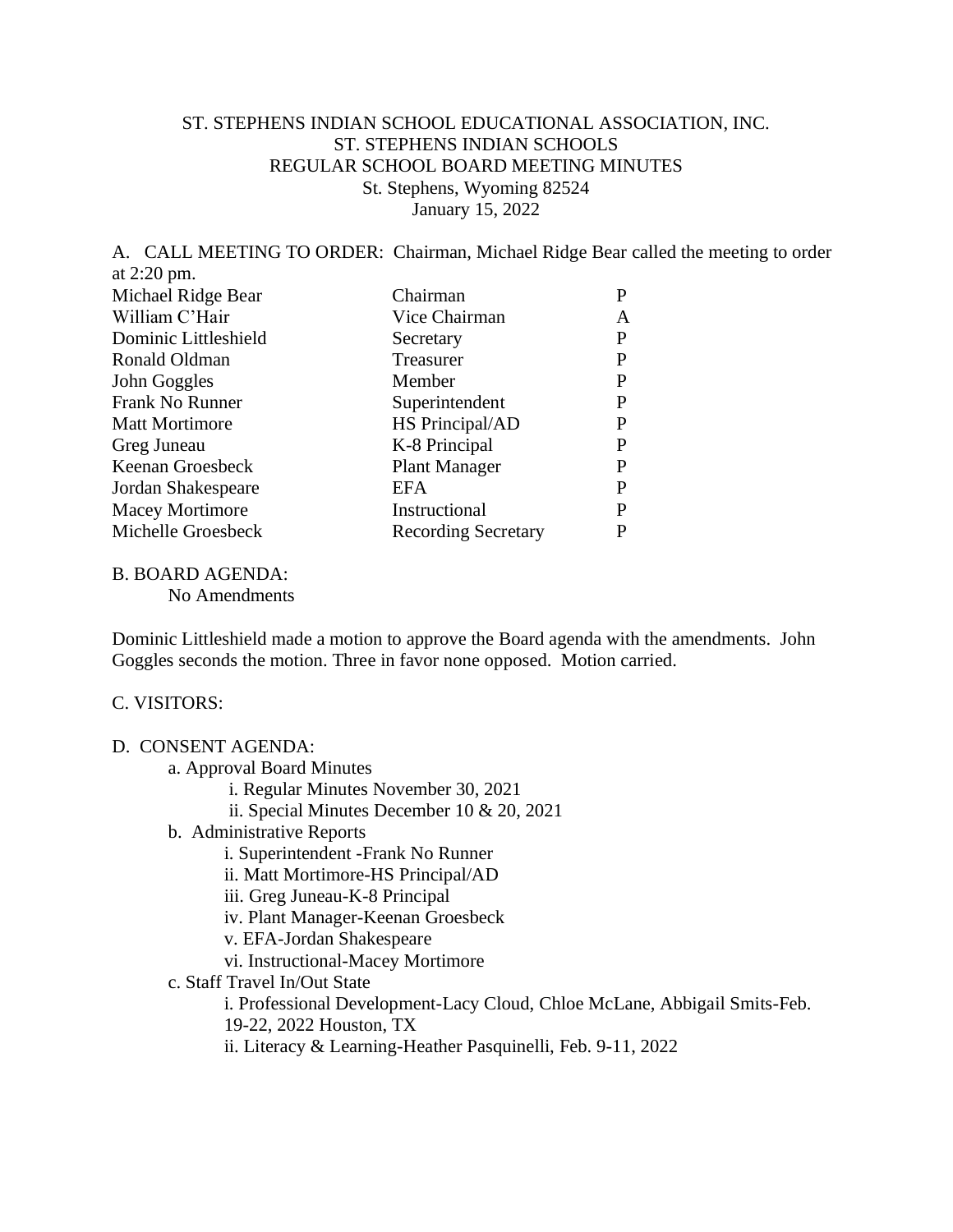iii. ASCD Annual Conference-Frank No Runner, Greg Juneau, Pattee Bement, Jordan Shakespeare, Keenan Groesbeck, Shelly Groesbeck & School Board Members-Chicago, IL March 17-22, 2022.

iv. 2022 National School Boards Association Annual Conference and Exposition, San Diego, CA- School Board Members-April 2-4, 2022

*(Shelly will remind/check with board members to let admin know if they want to attend(Feb)*

v. Annual March Board Retreat-Casper, WY – March 3-6, 2022-All stakeholders that attended Dec. Board Retreat 2021

*(Ronald Oldman recommended extending work session for Immersion to March 2-6, 2022./Frank will check with Robin)*

d. Student Travel In/Out State

i. Student Incentive-UW Bball game & College Visit-Patrick Pasquinelli =1 adult and 5 students Jan. 31-Feb. 1, 2022- Laramie, WY.

Approval of Minutes & Travel & Administrative Reports Ronald Oldman made a motion to approve consent agenda. Dominic Littleshield seconds the motion. Three voting in favor none opposed. Motion carried

E. FINANCE:

a. Approved School bills in the amount of \$213,056.67 check numbers 9245-9344 & Schools financial report and all school credit card reports.

*(Dominic Littleshield asked about state Money-Jordan explained/Jordan also discussed getting 2 credit cards for athletics)*

Dominic Littleshield moved to pay the bills in the amount of \$213,056.67. John Goggles seconds the motion. Three voting in favor none opposed. Motion carried.

### F. EXECUTIVE SESSION:

### G. PERSONNEL:

a. Approval for reimbursement on college course for FA21. **TABLED**

- i. Cristine Cashen \$672.00
- ii. Larwnde Harrison \$1,000.00
- iii. Jody Trehearne \$870.00
- iv. Jordan Walter \$1,000.00

*(Frank recommended this to be tabled because Frank/Jordan are updating the policy)*

b. Vaccination Mandate for all employees-email from Elma Brown was discussed-board requested meeting with business council in person with school's lawyer. **TABLED**

c. Approval for CPT member for Native Language Immersion Project-Eugene Ridgley Jr., Janice Goggles, Mike Redman, Patrick Moss, John Goggles, Nora Oldman, Marion Scott (upon acceptance), Teresa HisChase (upon acceptance), Wayne C'Hair (upon acceptance)-upon approval from BIE Program Manager-Mr. Spike Bighorn-for SSIS